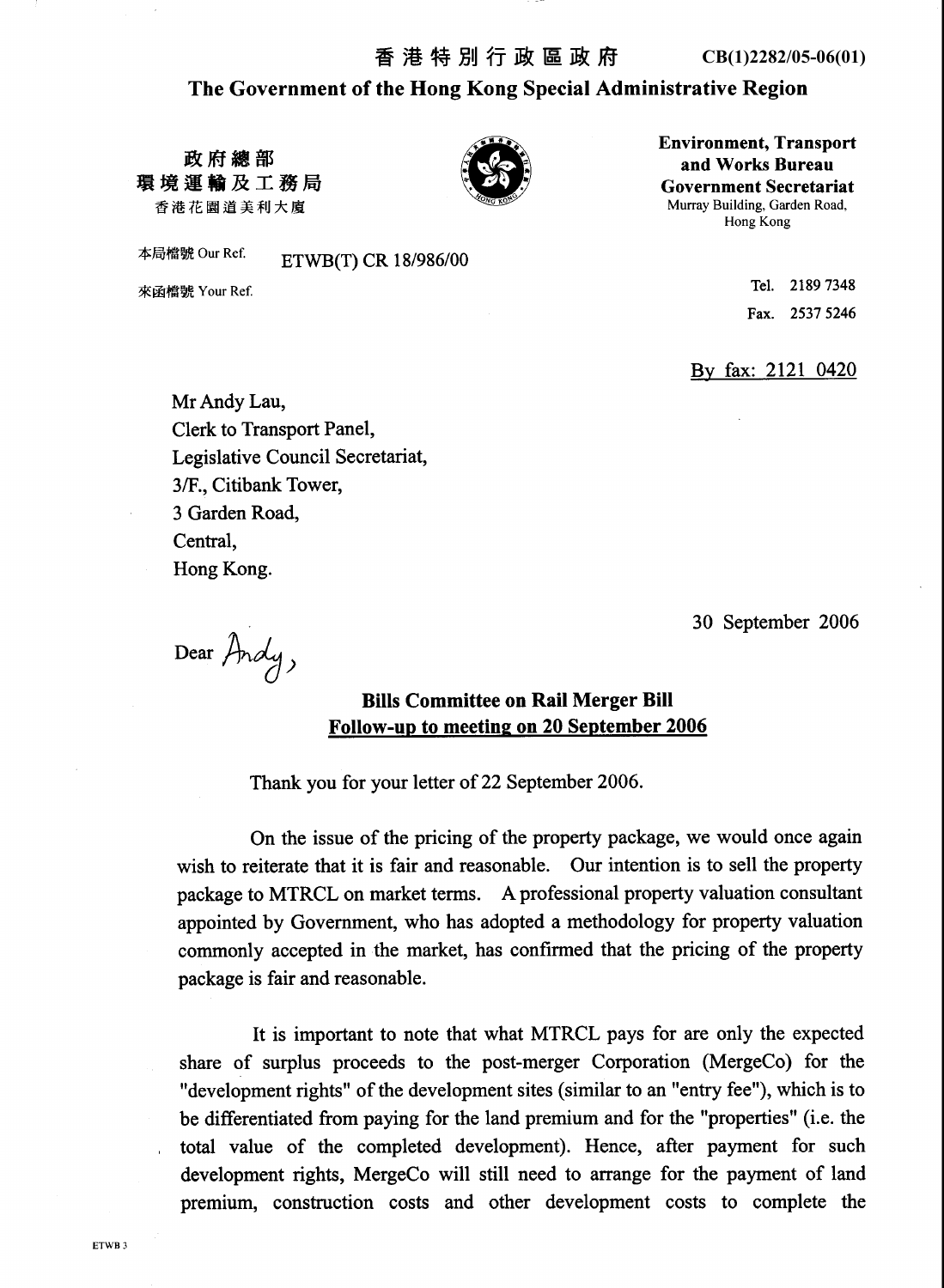development of the properties in the development sites.

To assure Members that the development rights under the property package are appropriately priced, we have compared in a professional approach the assumed market sale prices of the residential portion of the five sites which have yet to be tendered with prices of comparable completed residential properties in the vicinity of the five sites (as of the date of valuation). As the table at Annex A indicates, the market sale prices assumed in Government's valuation compare favorably with the market prices of the completed properties.

We note that the Hong Kong Institute of Surveyors, the only professional body representing the surveying profession in Hong Kong, has written to LegCo to express support for the valuation methodology and valuation results for the property package. In particular, the Institute has taken the view that the terms of the property package are fair and reasonable.

A number of surveyors have been quoted in the press questioning whether the development rights were appropriately priced. Since some of the information required for a professionally conducted valuation is commercially sensitive and not available in the public domain, we believe such remarks were only based on the broad estimations by the individual surveyors. Although we do not know the exact assumptions and data adopted in such estimations, we suspect some of these survevors may have misunderstood the basis on which the development rights have been valued. For instance, a surveyor was quoted by the Hong Kong Economic Journal on 27 July 2006 as suggesting that the "property development profits" would be about \$8 billion. This assessment has apparently ignored the fact that the profits arising from the development are to be shared between MergeCo and the developer under the joint venture arrangement and is therefore not realistic.

Regarding the relationship between property development and railway fares, MTRCL's response is set out in **Annex B** attached. An attendance list for the coming meeting is at **Annex C**.

Yours sincerely,

(Miss Ida LEE) for Secretary for the Environment, **Transport and Works**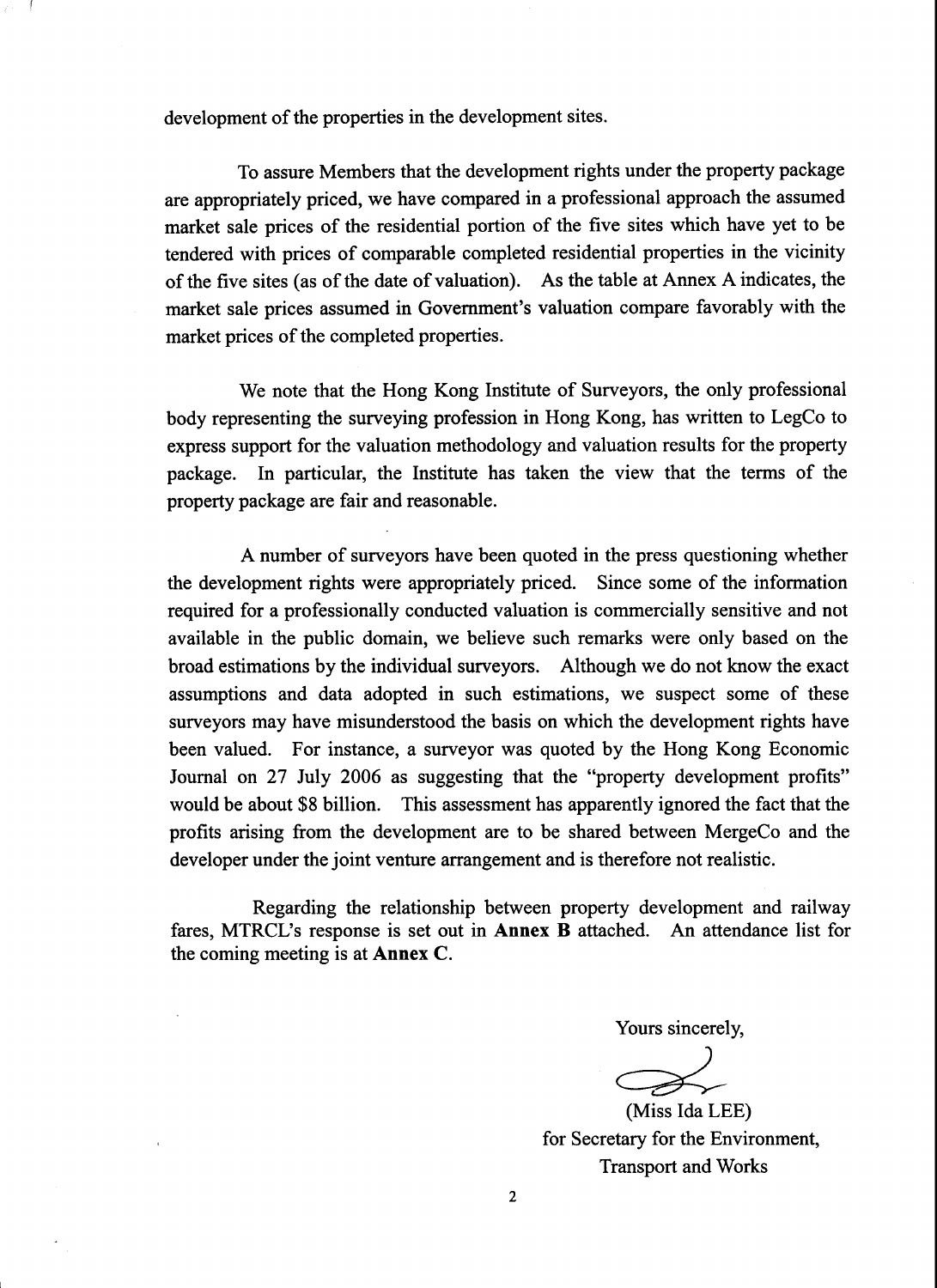**Annex A**

# **Residential Market Comparables for Development Sites which are not yet Tendered**

Date of Valuation : 1 March 2006

| <b>Development Site</b>                                               | <b>Market Sale Price on</b><br>"Saleable Floor Area" basis<br>assumed in valuation <sup>(i)</sup> | <b>Range of Transacted Sale Price</b><br>of Comparable Completed Properties<br>on "Saleable Floor Area" basis<br>for Transactions in Jan to Feb 2006 <sup>(ii)</sup><br>(Age of Properties) |
|-----------------------------------------------------------------------|---------------------------------------------------------------------------------------------------|---------------------------------------------------------------------------------------------------------------------------------------------------------------------------------------------|
|                                                                       | \$ per square foot                                                                                | \$ per square foot                                                                                                                                                                          |
| (1)                                                                   | (2)                                                                                               | (3)                                                                                                                                                                                         |
| <b>Che Kung Temple Station</b>                                        | About \$7,106                                                                                     | Royal Ascot (10 years) - \$5,324 to \$6,969<br>$\bullet$<br>Pristine Villa (11 years) - \$5,291 to 5,549                                                                                    |
| <b>Tai Wai Station</b>                                                | About \$7,447                                                                                     |                                                                                                                                                                                             |
| <b>West Kowloon Station (Sites C and</b><br>D), Kowloon Southern Link | About \$11,506                                                                                    | Sorrento (3 years) - \$7,869 to \$9,772<br>$\bullet$<br>The Victoria Tower $(4 \text{ years}) - $8,058$ to \$10,787<br>$\bullet$<br>The Arch $(0.5 \text{ years}) - $10,353$ to \$14,742    |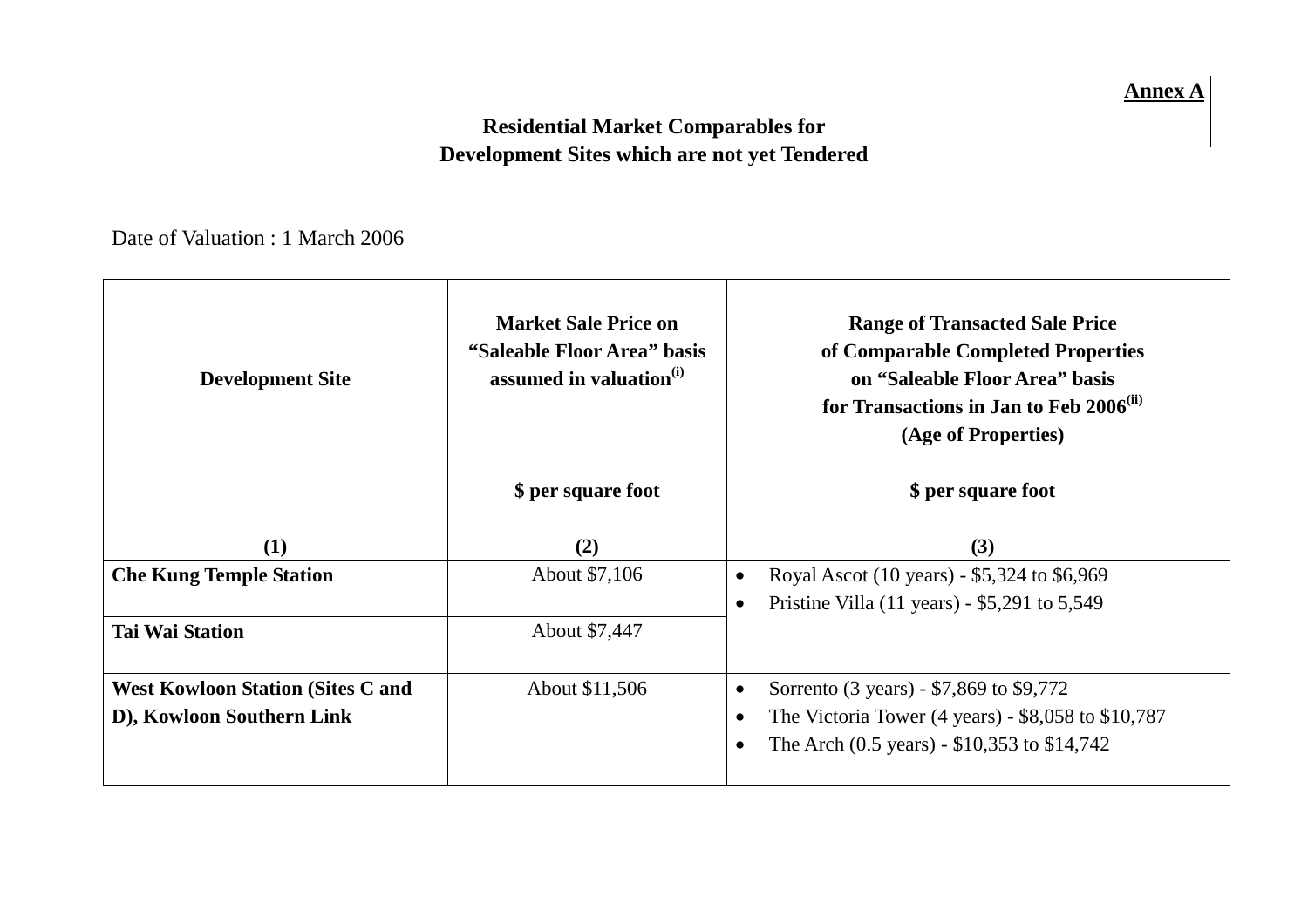| Tin Shui Wai Light Rail Transit | About \$4,059 | Yoho Town (2 years) - \$3,650 to \$4,278 |
|---------------------------------|---------------|------------------------------------------|
| <b>Terminus</b>                 |               |                                          |
|                                 |               |                                          |

- Note (i) For comparison with transacted sale prices of comparable completed properties in Column (3) which are analysed on Saleable Floor Area basis, we have converted the market sale price assumed in valuation in Column (2) to Saleable Floor Area basis. The sale price quoted earlier on Lease Gross Floor Area basis is converted to Saleable Floor Area basis by adopting a generally accepted conversion factor of 1/0.85 (i.e. 1.1765). Comparison of property prices on Saleable Floor Area basis is a commonly accepted practice in the professional surveying industry.
- Note (ii) Range of sale price in Column (3) represents all units transacted in January and February 2006 in the comparable completed developments with the exclusion of the highest and the lowest unit price transactions to avoid out of range distortion.

Source of information : Land Registry data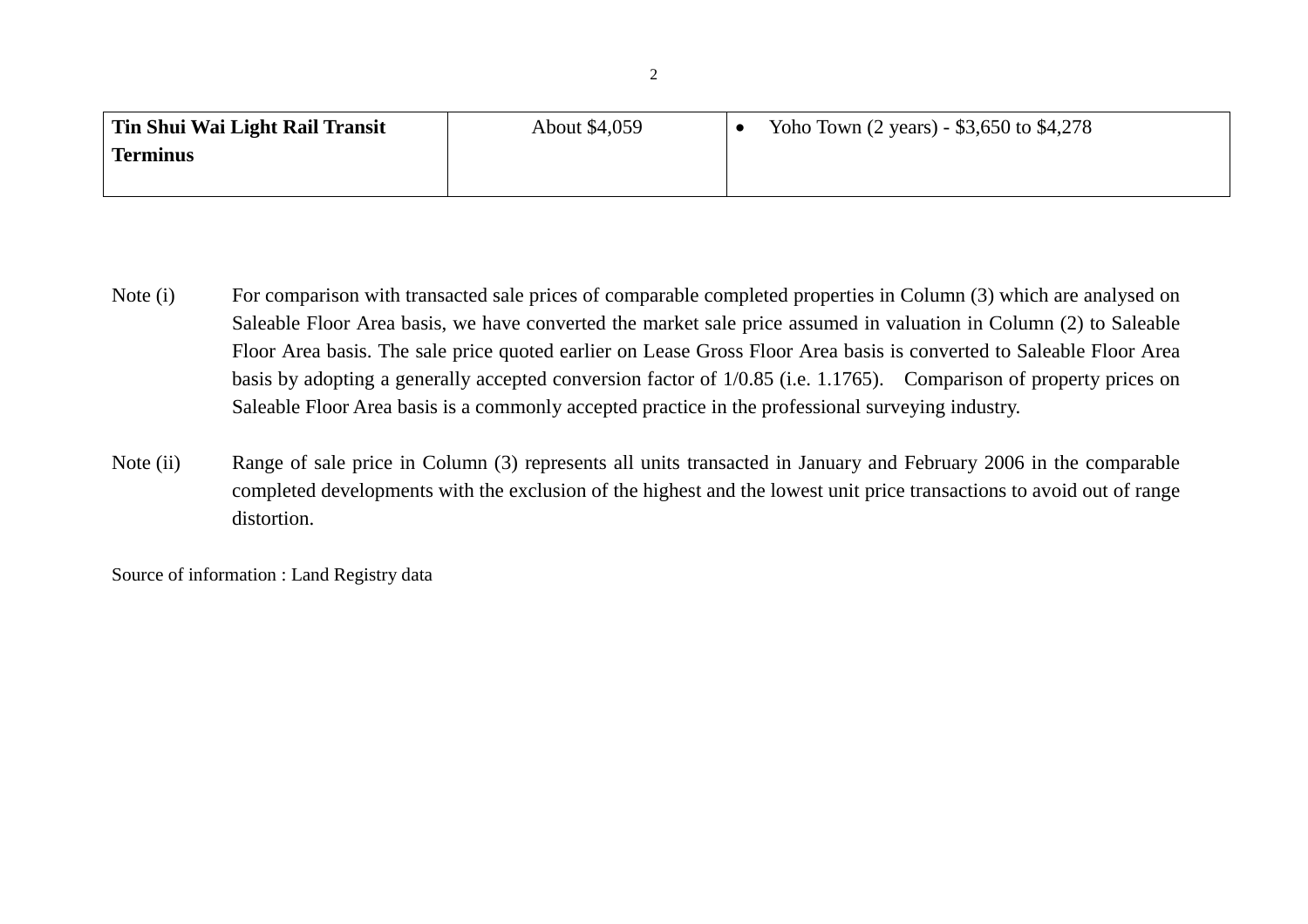#### **Annex B**

# **Rail & Property Model and Relationship to Fares**

The following is MTRCL's comment on the subject as requested by the Bills Committee.

MTRCL's primary objective is to build, maintain and operate a sustainable, high quality and affordable rail service across an extensive rail network in Hong Kong. By nature this is highly capital intensive, not only during the initial construction phase of the rail infrastructures, but also throughout the life of the operation. To ensure long-term sustainability for provision of safe and quality passenger service and also to meet the demands of a listed company, MTRCL needs to earn a commercial return.

For a new railway project that will benefit the public but will not be financially viable, there is a funding gap to be bridged. The grant of property development rights is a way for bridging the funding gap of new railway projects. Members will recall that at the time of MTRCL's privatization, it was acknowledged that MTRCL would require an appropriate commercial rate of return, which would ordinarily be between 1% and 3% above Weighted Average Cost of Capital (WACC) of MTRCL, on its investment in any new railway project. MTRCL would not be able to make a commercial return if it were solely reliant on fares alone to recover its capital expenditure and operational costs, unless such fares are significantly higher than current fares. This is a challenge not only faced by MTRCL but by all rail operators around the world; rail infrastructure construction and operation is simply too expensive for fares alone to bear.

The funding through property rights has enabled MTRCL to meet the high capital costs of the rail infrastructures whilst keeping fares affordable. The prevailing fare structure has always been used as the basis for the calculation of funding gap requirement and correspondingly the amount of property rights granted to MTRCL as the Government's method to providing funding. In other words, for railway projects where property rights were granted, the initial fares of the new railways concerned have already taken into account the expected property profits. Therefore the current fare levels of MTRCL have already taken into account profits from property development. If there is no property development, fares would need to be significantly higher than current fares to enable long-term viability of the railways. There are many benefits accrued to this time-tested rail and property model, such as better integration between stations and communities; the key benefit is that it ensures new railways to be constructed with their fares set at affordable level.

#### *MTR fares are locally and internationally competitive*

Rail transport fares are already at a very competitive level before any fare reductions proposed upon implementation of the merger: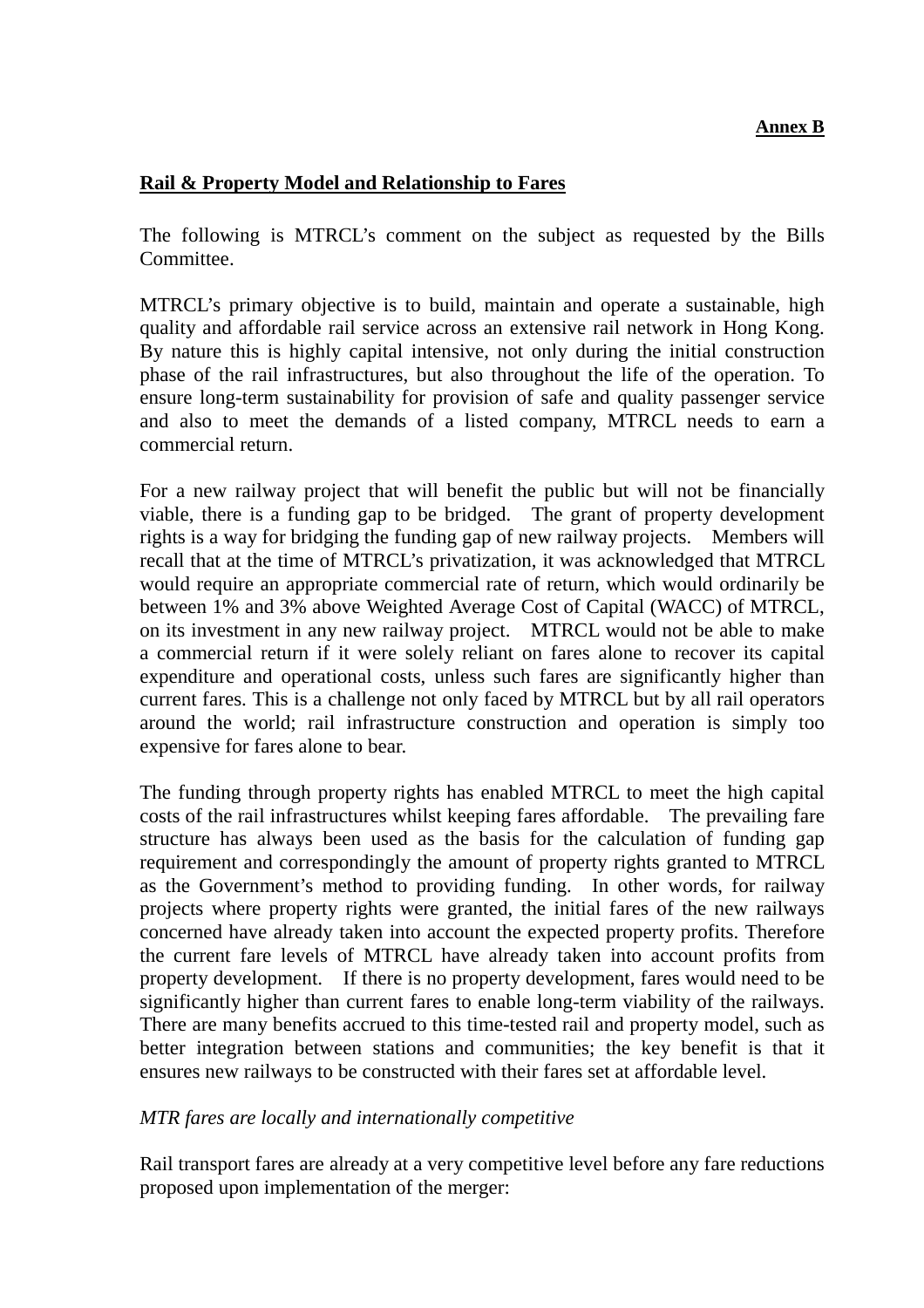- Locally, rail is facing heavy competition from other modes of transport, particularly the buses. Whilst rail provides faster, more reliable and environmentally friendly service, railway fares have to be competitive and indeed they are, which is why rail is gaining market share.
- MTRCL has been continuously perceived to provide the best customer service amongst all public transport operations in Hong Kong. In the latest half-year survey conducted in June 2006 by third party research agency, MTRCL was rated the best value for money among all local public transport.
- Compared to leading metropolitans worldwide, MTR rail fares are very low for short-distance journeys (lowest Single Journey Fare - HK\$4 for Hong Kong, HK\$ 40 for London, HK\$15.5 for New York, HK\$13 for Paris, HK\$11 for Tokyo, HK\$4.3 for Singapore), and are low on average. Purchasing Power Parity (PPP)-adjusted fares per passenger-journey for MTR are at the medium-low level (lower than London, Shanghai and Taipei), although many international cities' railways receive direct subsidies from the Government whilst MTRCL does not.

# *Facilities for the disabled*

MTRCL has had a policy for person with disabilities since 1991 that focus on the provision of disabled facilities. A retrofit programme has been implemented to improve existing station facilities and provide a better travelling environment for people with disabilities. The programme is based upon priority established based on need and usage. Over HK\$400 million has been spent in retrofitting new station facilities. A further \$100 million is being committed for the next 5 years. Some of the key facilities already put in place under the retrofit programme are summarised in **Appendix 1**.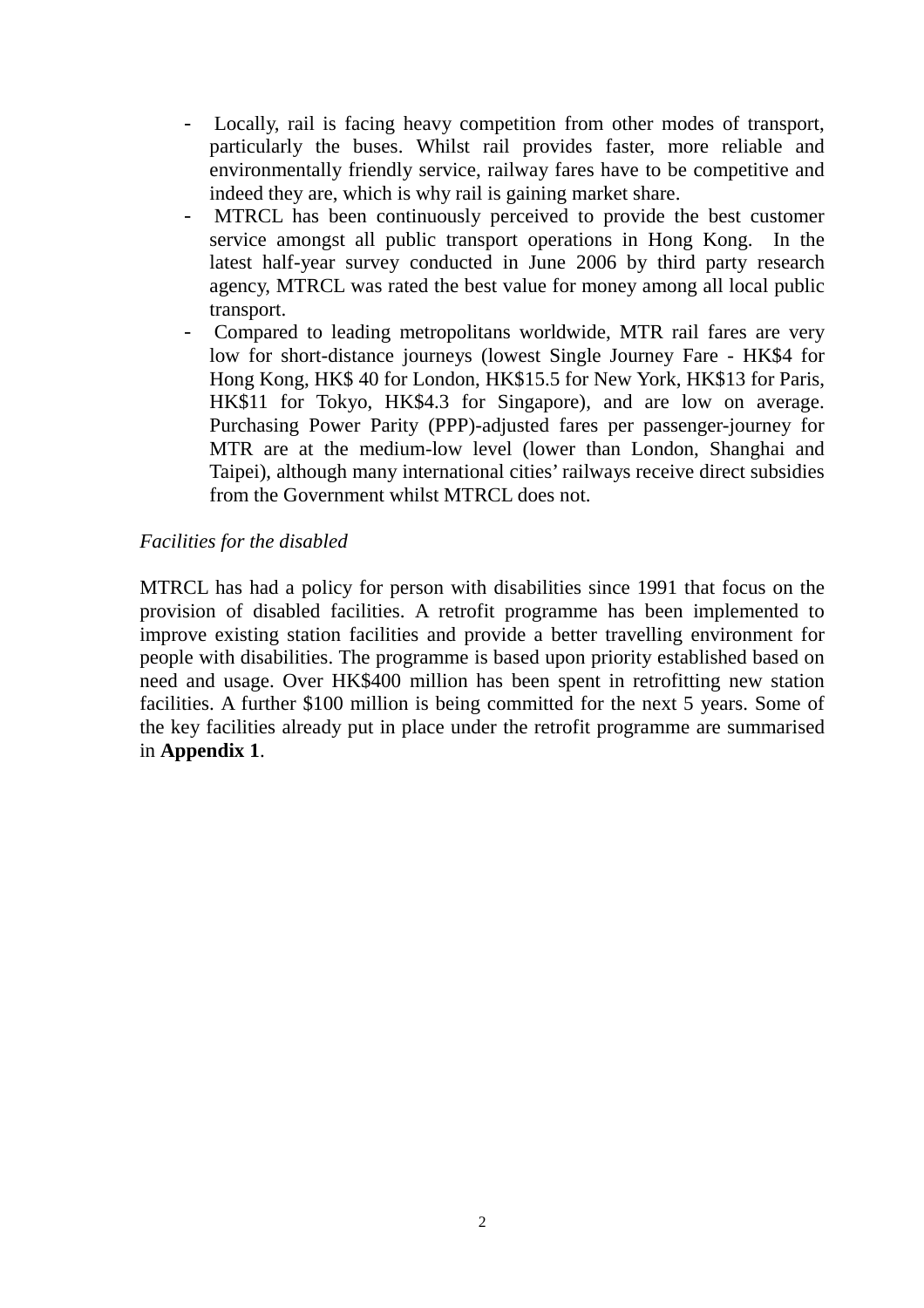# **Appendix 1**

#### **Key Provisions for the Disabled under the New Works Design Standards**

- 1. Unassisted access throughout the station for mobility impaired passengers by means of ramps at entrances and the access by means of a lift from the street to the concourse area and a second lift within the paid area between the concourse and the platform.
- 2. Lifts are provided with tactile/ braille signs, intercoms, illuminated visual indicators and audible signals/ announcement for floor stops.
- 3. A "Tactile Path" which provides a cane and foot detectable route from a designated drop-off point or points at street level to an entrance or entrances, through the concourse to the platform and onto the train. The tactile Path is made more visually discernible by means of a required level of luminance contrast.
- 4. All escalators, stairs, ramps and lifts are provided with tactile warning strips at top and bottom to assist those who do not need to rely upon the Tactile Path.
- 5. Audible signals at the escalator landing leading out of the platform.







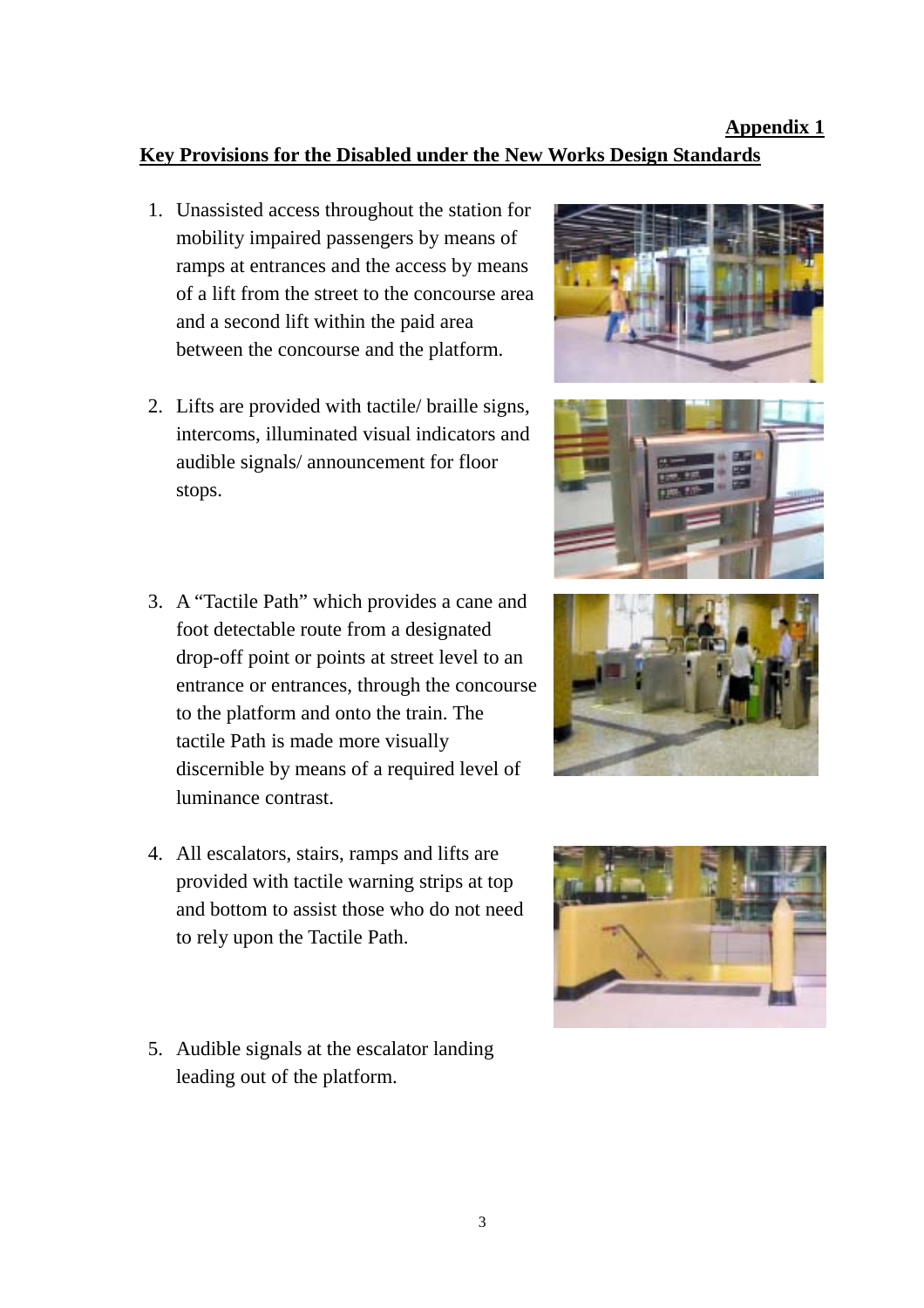- 6. Obstructions, projections and barriers are provided with warning patterns or cane detection rails where these might present a hazard to the partially sighted.
- 7. Stairs and ramps are provided with continuous handrails, which have hi-visibility ends and are co-ordinated with tactile warning strips.
- 8. Floor finishes are tested with high performance of slip resistance.
- 9. Enhanced communication by means of induction loops and communication cards for hearing-impaired passengers.
- 10. Clear, logical, legible and internationally recognisable signage with braille enhancement at key passenger facilities.
- 11. Individual help provisions at our Customer Service Centre where our staff can provide direct assistance. The Tactile Path leads to this point and generally a wide ticket gate is located here, which is suitable for use by wheelchair users.

4





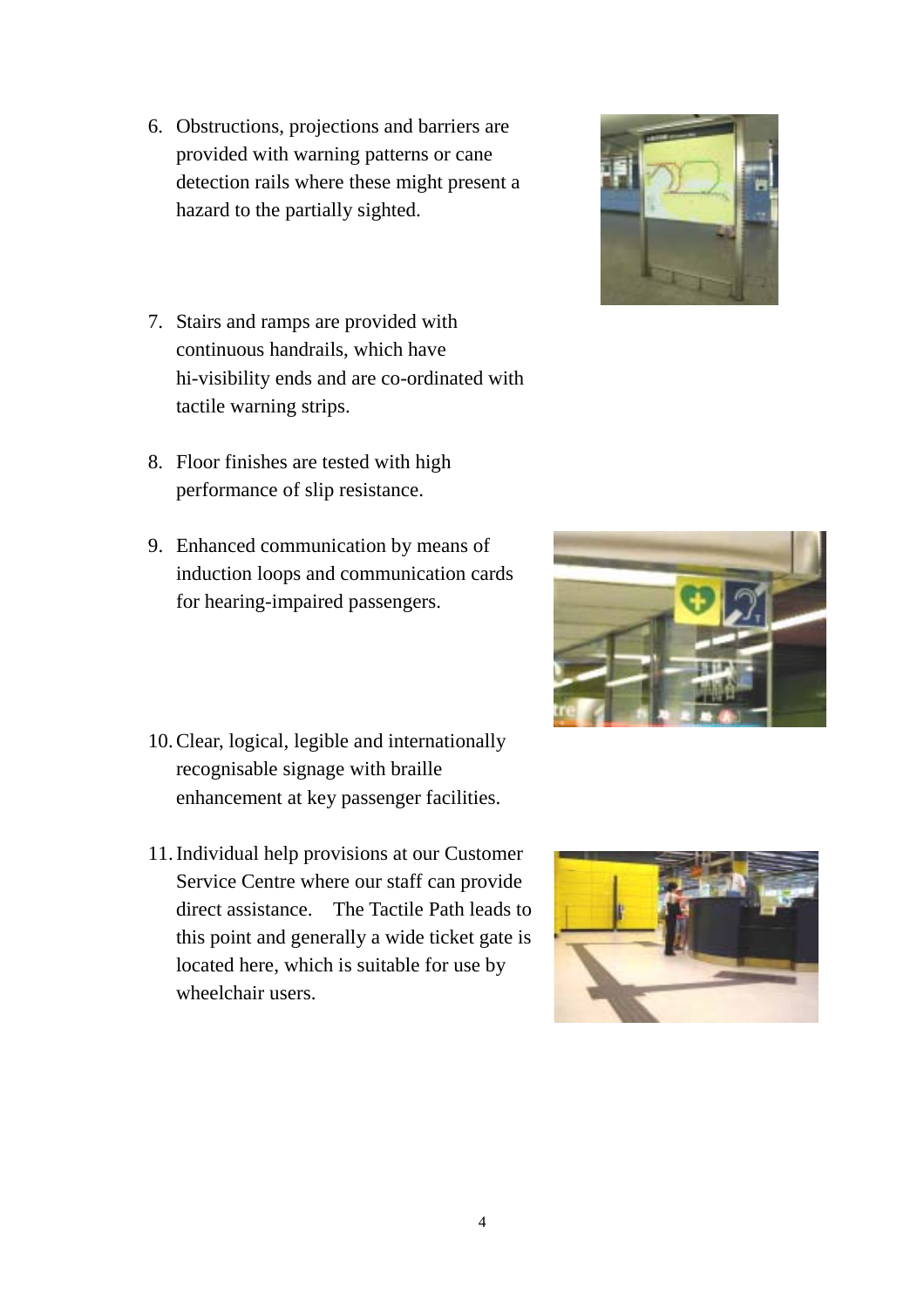- 12. "Helpline" intercom panels with induction loop are provided at strategic locations that are equipped for use by all passengers.
- 13. Adequate spatial provision throughout the station public areas for wheelchair maneuvering.
- 14. Spaces adequate for wheelchair parking are provided in each train.

15. All grab-rails and hand-holds in trains are in contrasting colour.

16. Signage, passenger information displays, flashing route maps and audible announcements are provided on train services.







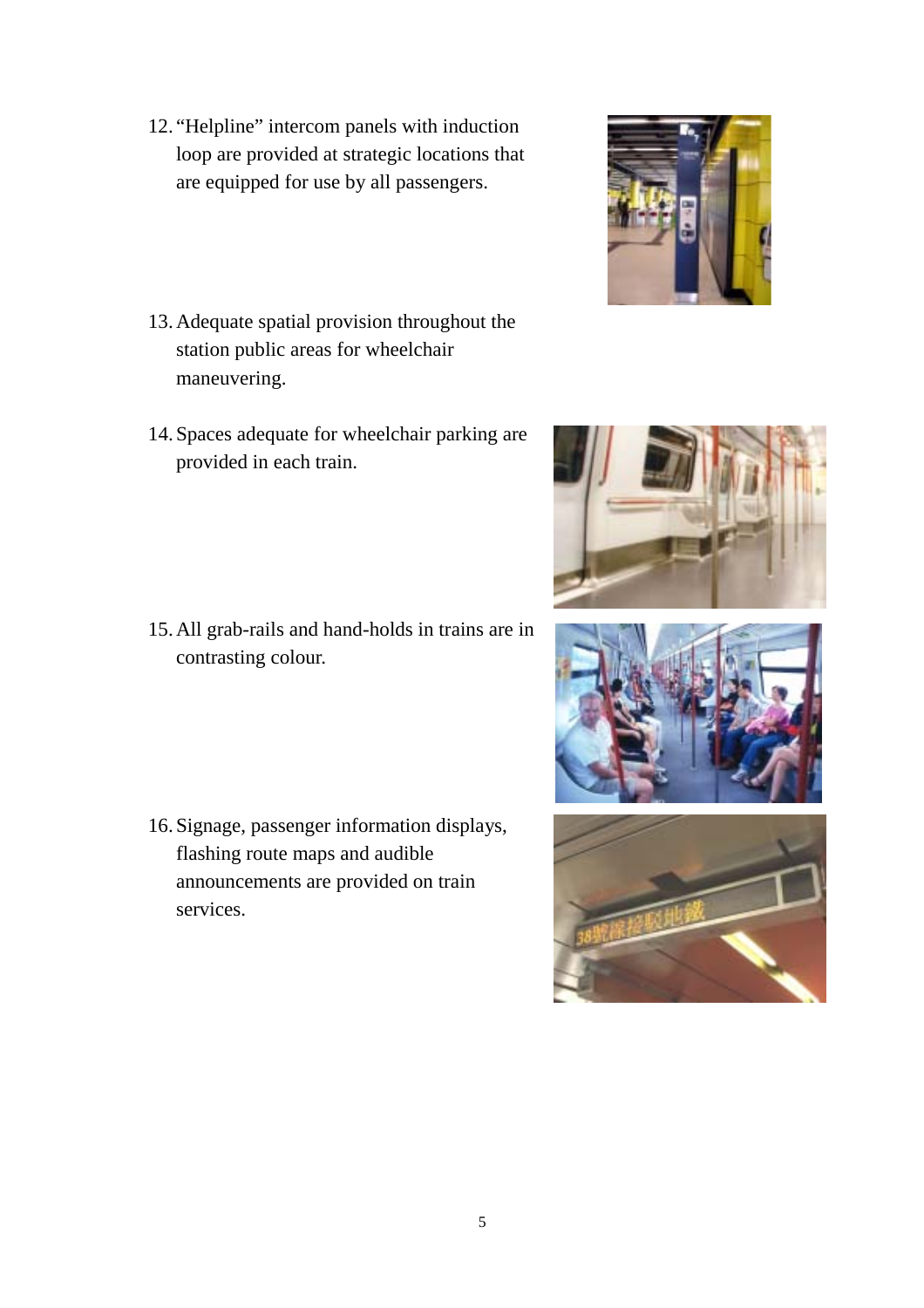# **Key Facilities already completed under the Retrofit Programme in Stations built before early 90s**

- 1. Unassisted access through the station by either ramp, lifts, or stairlift have been achieved in 25 stations
- 2. Passenger lift between concourse and platform has been installed in 35 stations.
- 3. Stairlifts installed in Tin Hau Station and Shek Kip Mei Station.

4. Permanent ceramic tactile guide paths and warning strips provided in all stations.

5. Wide gates have been installed in all stations.

6. Audible device for exit gates along the designated routes which read out fare

 $\sim$  6







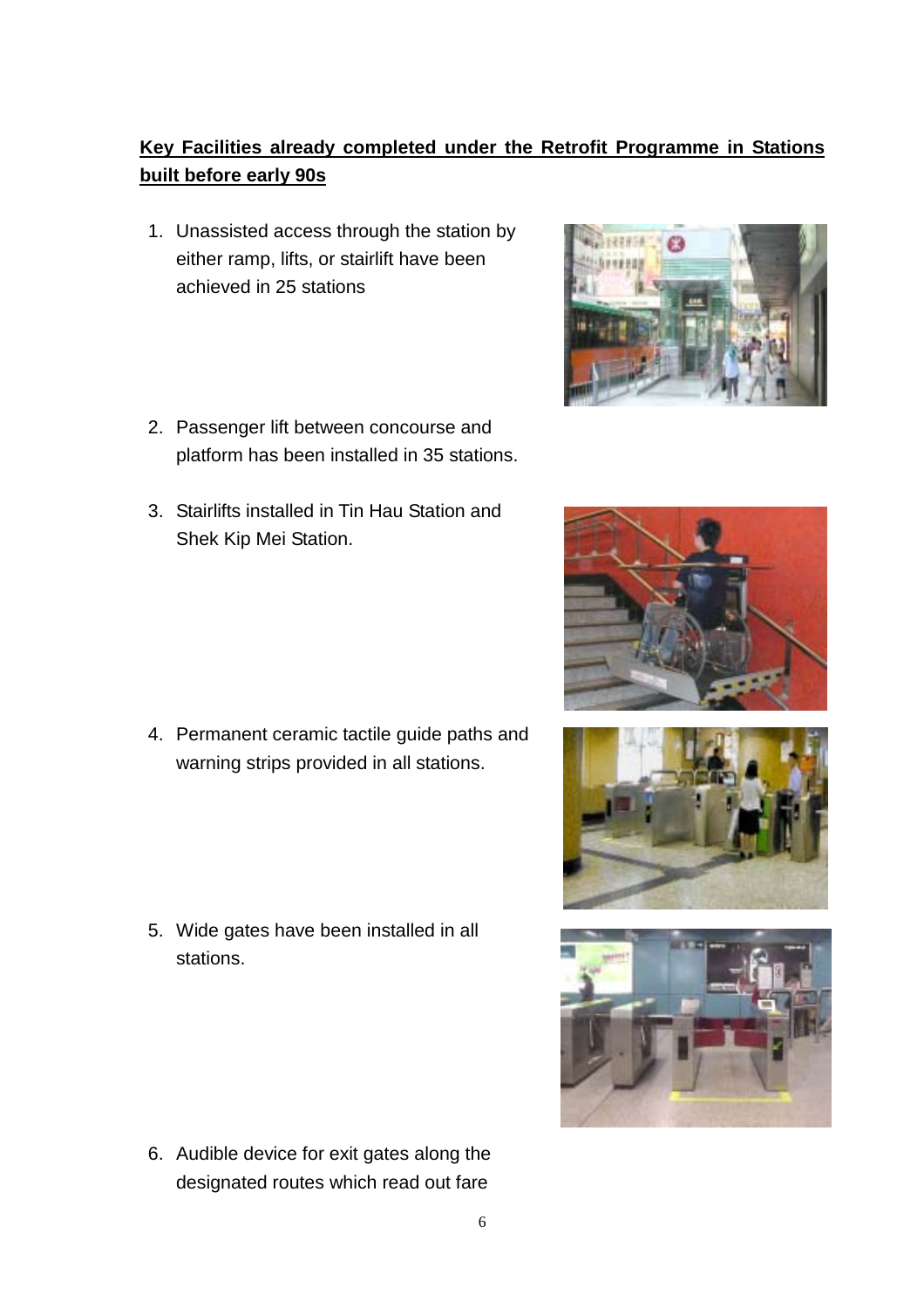deducted and remaining value on Octopus cards installed in all stations.

- 7. Passenger information display systems at entrances, concourses and platforms have been installed in all stations.
- 8. Induction loops installed at all Customer Service Centres.

9. Braille plate on add value machines installed for all stations.

10. Tactile station layout map installed in 6 stations and will progressively be provided at all stations.

11. Wheelchair space provided in each car of the trains.